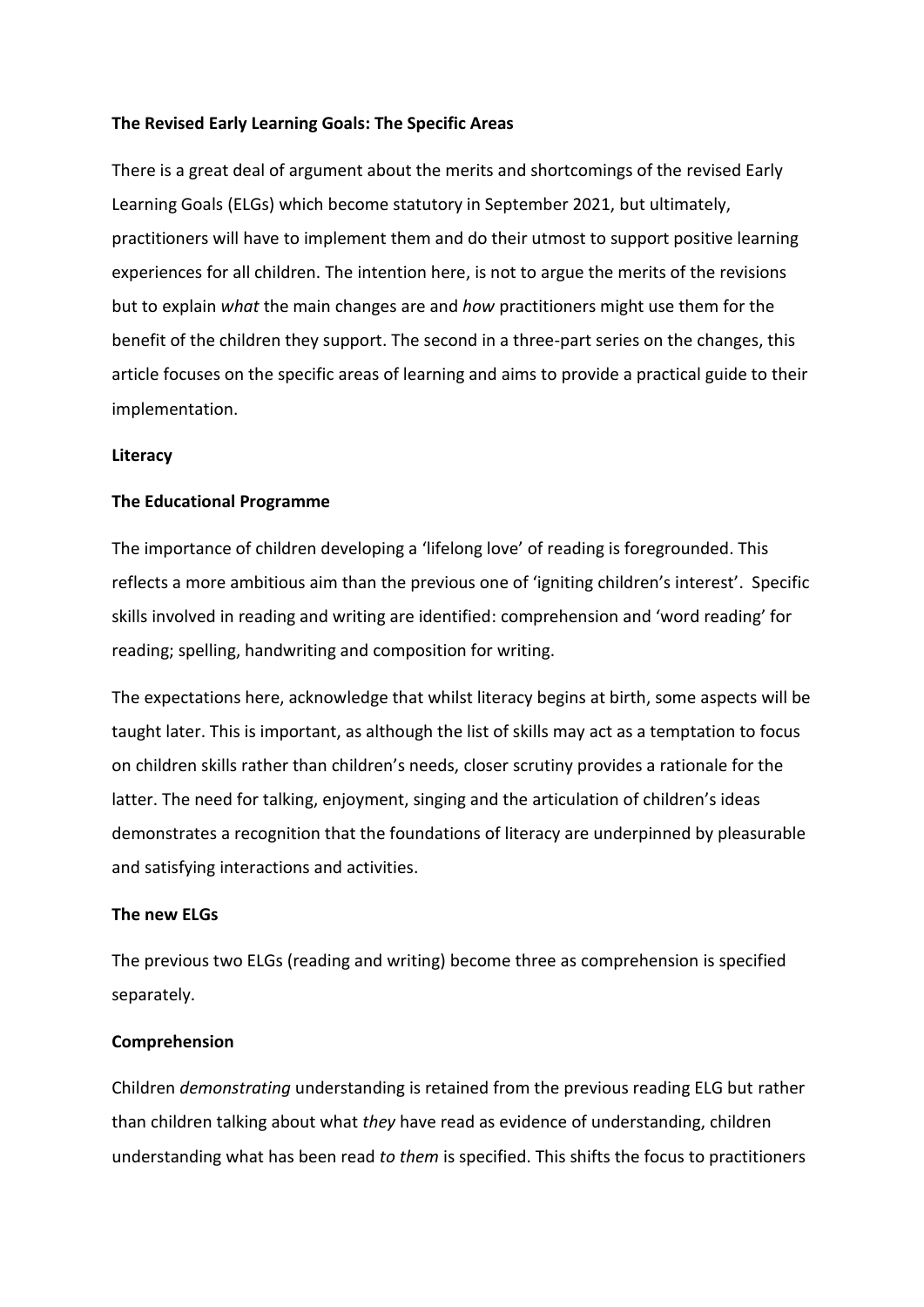introducing new vocabulary to older children and supporting their processing through discussion. Practitioners can check for understanding by observing whether children can anticipate events in stories and apply new vocabulary in other contexts. It also highlights the need for reading books to younger children.

### **Reading**

This ELG focuses on phonics and specifies knowledge of at least ten digraphs and phonemes for each letter of the alphabet by the end of the EYFS. Whilst this is prescriptive and outcome-focused, there are arguably, a more child-centred change. The previous expectation for reading aloud with *accuracy* is amended to reading aloud texts *consistent with phonic knowledge*. This reflects the need for practitioners to focus upon sensitively supporting children's attempts to apply their phonic knowledge rather than emphasising accuracy.

#### **Writing**

A new element of this ELG is correct letter formation. What constitutes 'correct' is unspecified, but this provision does highlight the aim for children to develop the foundations of a flowing script. It is important though, to support the development of fine motor skills in a child-centred way, beginning with purposeful mark-making and multisensory, action-based activities. Letter formation links to the expectation that simple phrases and sentences should be legible by the end of the EYFS. However, the previous requirement for 'correct' spelling of some words is replaced by the application of phonic knowledge in writing, evidencing the developing understanding of phoneme /grapheme correspondence. This change can be seen as moving away from writing as the reproduction of text, towards writing as a means of communicating understanding.

### **Summary of Key Changes**

- The new comprehension ELG emphasises reading to children and introducing new and challenging vocabulary that they apply in other contexts
- Children are expected to know the corresponding phonemes for each letter of the alphabet and at least ten digraphs by the end of EYFS
- There is a new emphasis on 'correct' letter formation
- Spelling should focus on the application of phonic knowledge rather than accuracy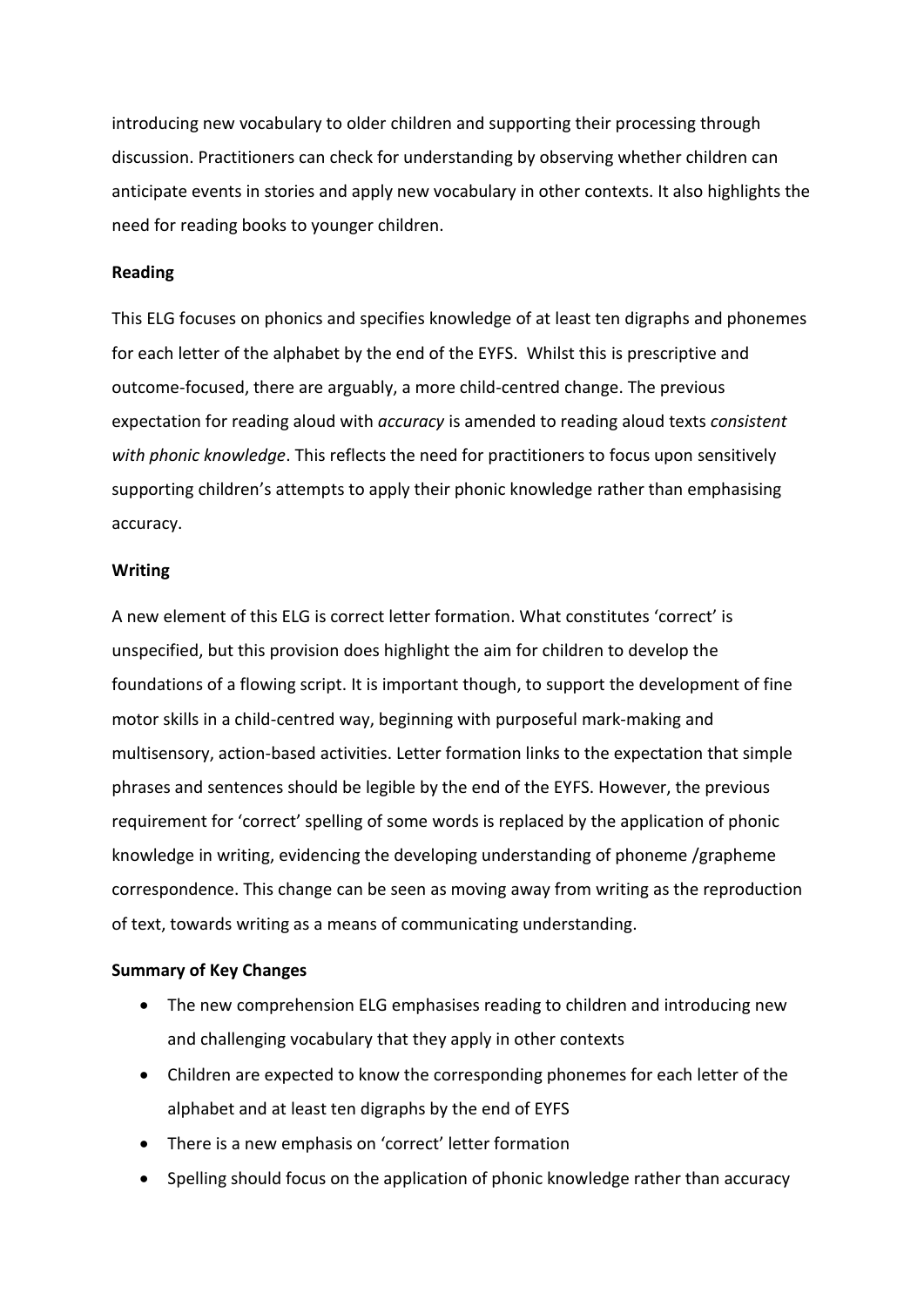## **Thinking about practice: does your pedagogy:**

- focus on the pleasure of engagement with books and stories? Do children have opportunities to engage with a range of texts of their choosing to maintain and develop their motivation as well as skills?
- ensure that children are read to frequently?
- use resources that develop children's gross and fine motor skills which support their increased specificity in their movements, such as ribbons, music and malleable materials?
- avoid labelling children's responses as 'right' or 'wrong'? but instead focus on supporting and gaining insights from their efforts?

### **Maths**

### **The Educational Programme**

There are two significant changes here: Firstly, the increased emphasis on children acquiring a deep, secure conceptual understanding of numbers to ten and their relationships and patterns. The practice guidance reflects the need for children to use varied concrete resources and materials with which to apply and deepen their understanding. Secondly, and importantly, the affective element of learning is acknowledged by the inclusion of the need for children to develop confidence and feel positive about engaging with Maths and not being afraid to make mistakes.

### **The new ELGs**

Shape, space and measure is no longer a separate ELG but is subsumed by the practice requirements in the educational programme.

### **Number**

The emphasis on numbers to ten in this ELG reflects a focus on depth and secure understanding rather than on accelerated learning.

### **Numerical Patterns**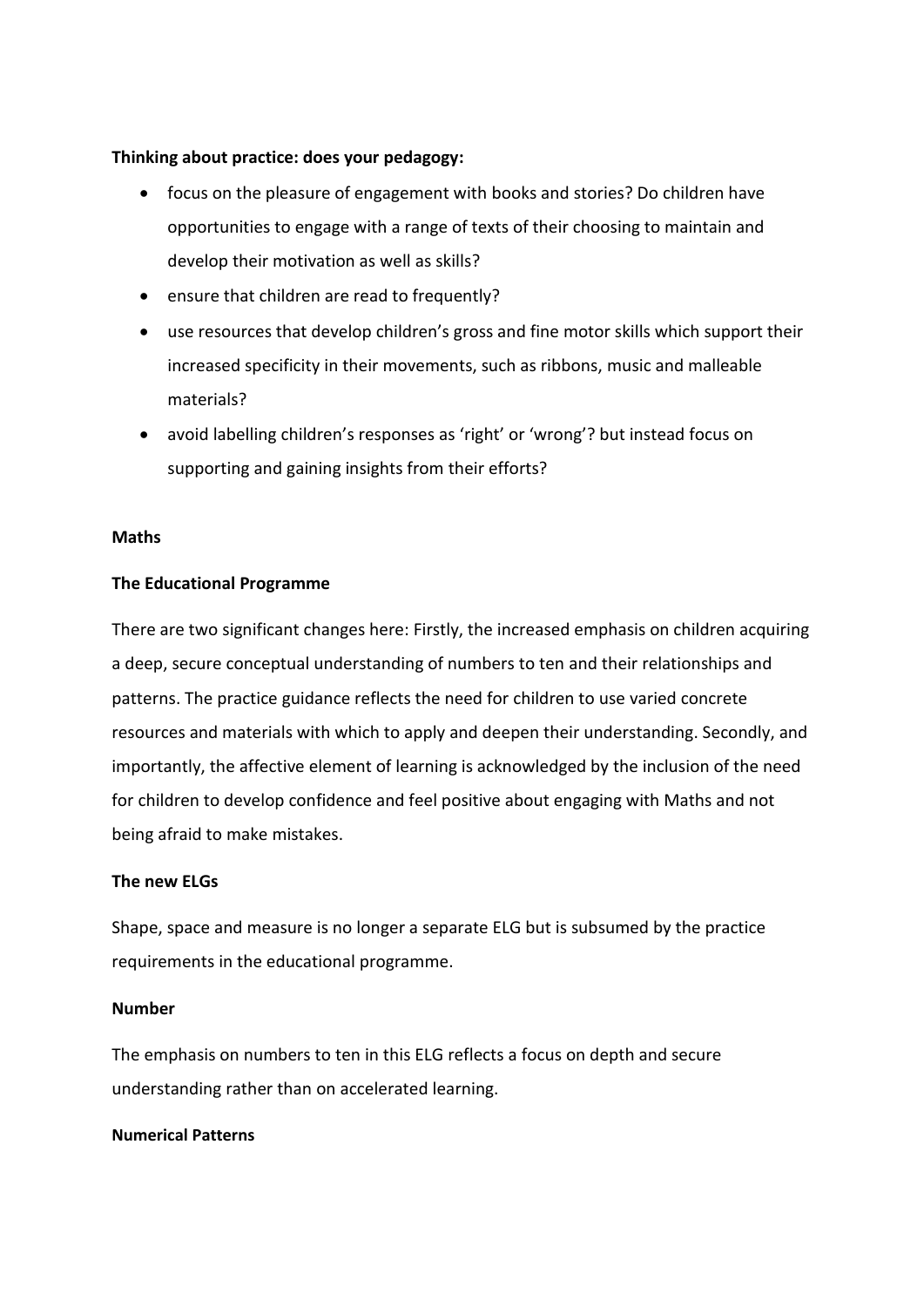The language of this new ELG is tightly connected to concepts of patterns including doubling and odd and even. Children should count beyond twenty and recognise patterns in numbers.

At first sight these requirements can be seen as prescriptive and perhaps narrow. However, they offer an opportunity for practitioners to really focus on supporting children's deep understanding of numerical concepts, particularly working in depth on numbers to ten. Coupled with the recognition that children need to develop confidence and a positive attitude to Maths, this justifies and reinforces the need for play-based pedagogy where children use hands-on resources in real-life contexts and that the shift to symbolic resources is appropriate only when this has been achieved.

## **Summary of Key changes**

- Children should be supported in developing and maintaining a positive attitude to Maths
- Children should be supported in developing a *deep* understanding of numbers to ten including subitising.
- Shape, space and measure should form part of holistic provision rather than a separate ELG
- Recognition of patterns in numbers is foregrounded

# **Thinking about practice: does your pedagogy:**

- invite children to rehearse, revisit and reinforce their understanding of number through small world and role play where they can initiate and engage with numerical concepts and spatial reasoning and apply their knowledge in meaningful contexts?
- look for opportunities for children to be intrinsically motivated to apply their mathematical knowledge and recognise patterns such as activities which involve counting, sharing, sorting, comparing, measuring and estimating?

# **Understanding the World**

## **The Educational Programme**

The rationale for UW remains the same; that children need guidance to make sense of their physical world and community. However, new elements are included: *direct* experience of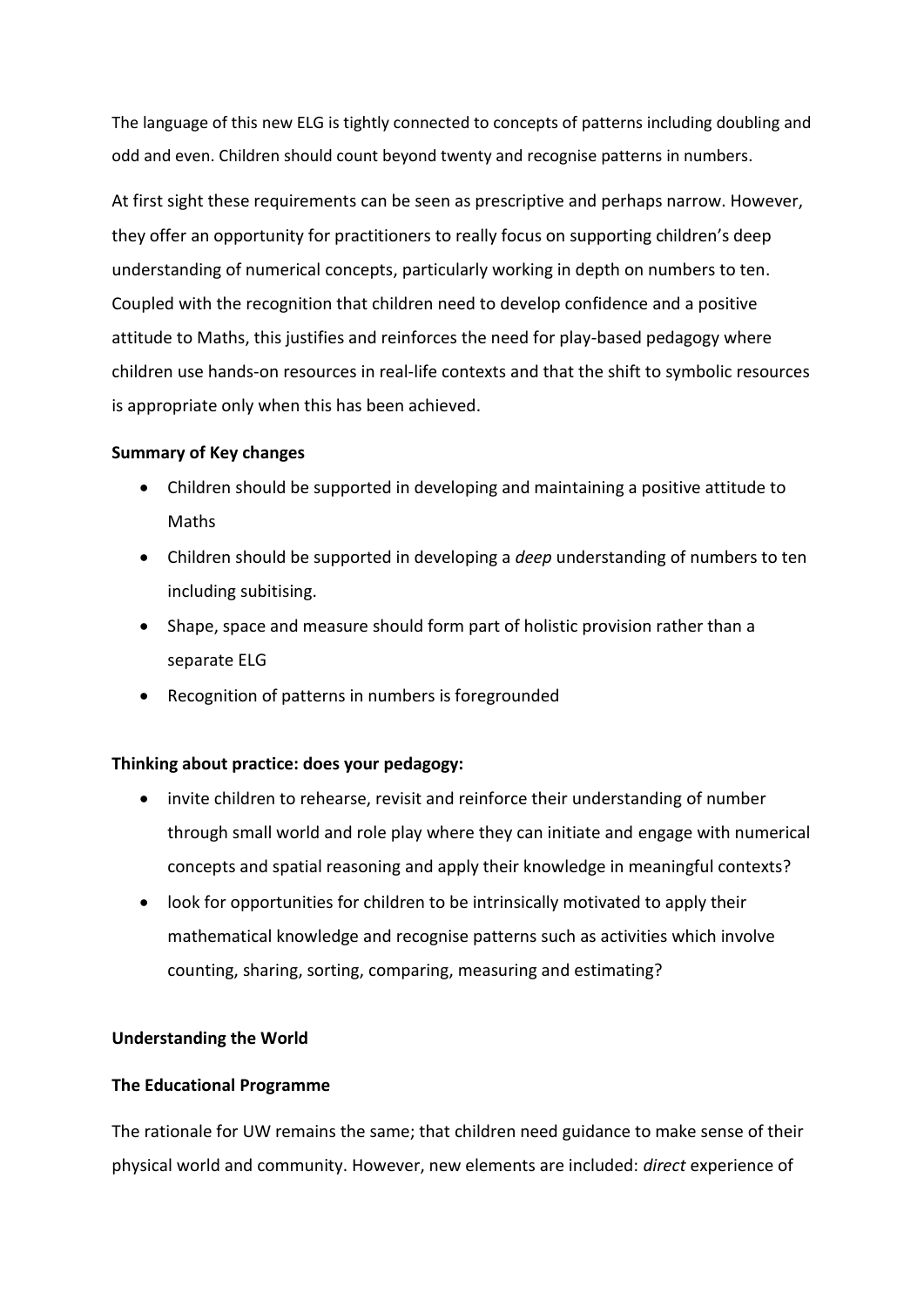their community through visits to places of local significance and visits from members of their community is expected. Within the setting, resources and activities should support children's understanding of diversity. For the first time, understanding of ecology is highlighted.

## **The new ELGs**

The concept of time forms a new ELG (Past and Present). This reflects a sharper focus on a conceptual understanding of the past.

## **Past and Present**

This new ELG is clearly designed to establish the foundation of the concept of history and change over time. Children should have opportunities to talk about their understanding and identify similarities and differences between the past and the present.

## **People Culture and Communities**

A significant change here is the requirement for children to know about other cultures and religions in England which reflects a new and specific focus on diversity. In addition, they are expected to 'know about similarities and differences' between life here and in *other* countries, and to *explain* them.

# **The Natural World**

The inclusion of the term 'natural' represents the recognition of the need for children to develop ecological awareness. Children are expected to *explore* the natural world around them rather than just observe it. In their immediate environment, nature is foregrounded and contrasted with non-natural environments and there is an expectation that this should be explicit and supported by practitioners reading appropriate texts to children.

## **Summary of Key changes**

- Technology is no longer represented by its own ELG
- Children should develop a conceptual understanding of the past.
- Children should learn about other cultures and communities, here and abroad and explain similarities and differences
- Exploration of the natural world and its processes represents a new emphasis in UW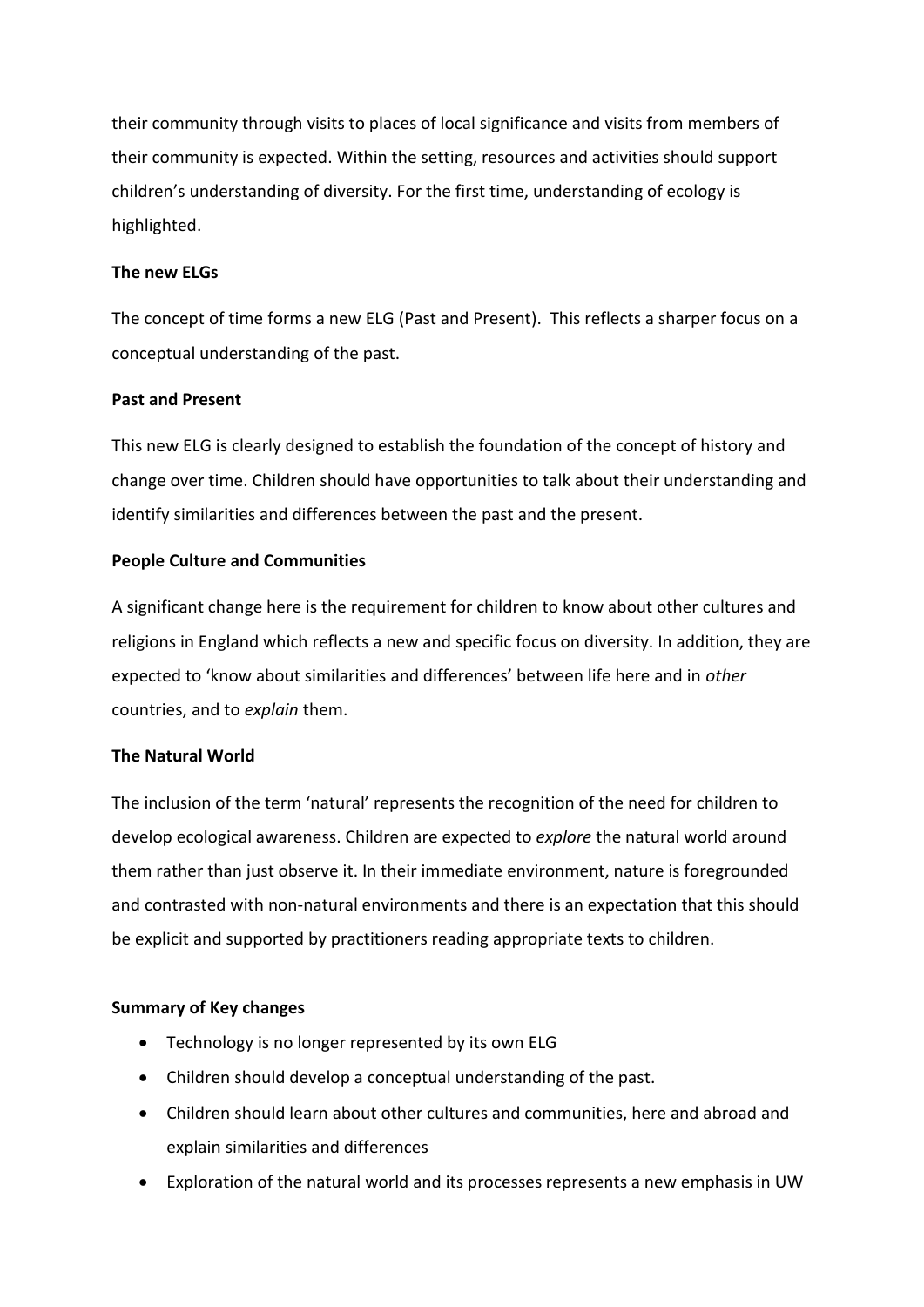## **Thinking about practice: does your pedagogy**

- support children in gaining real-life experience of aspects of the community in which they live through visits and visitors and through the use of books and stories?
- reflect diversity in people, communities and in the natural world?
- Offer children opportunities to explore nature directly and develop awareness of the nature of growth, change and ecology?

## **Expressive Art and Design**

## **The Educational Programme**

Concepts of artistic and cultural awareness and creativity are introduced by the revisions. This represents a shift away from a list of activities to a focus on children's developing dispositions. This highlights the opportunities that EAD offers for learning and development which may be easily overlooked if the arts are viewed as 'soft subjects' the outcomes of which are less easily measurable. Self-expression, vocabulary, appreciation and interpretation link this ELG with the prime areas of learning, representing a holistic approach which aids practitioners in reflecting on provision.

## **Creating with Materials**

The goal of using tools and materials safely remains unchanged but rather than just 'exploring' and 'using' materials, the new ELG introduces the expectation that children will 'create', 'share' and 'explain' their creations to others and apply the use of props and materials in different contexts such as role play.

## **Being Imaginative and Expressive**

The addition of the term 'expressive' to this ELG brings a renewed emphasis on communication of children's own ideas, a feature of the revised ELGs. The concept of representation is developed and extended to include 'invent' and 'adapt' and 'recount' thus foregrounding the recognition that children need to be active and flexible rather than fixed and outcome-focused in their creative endeavours.